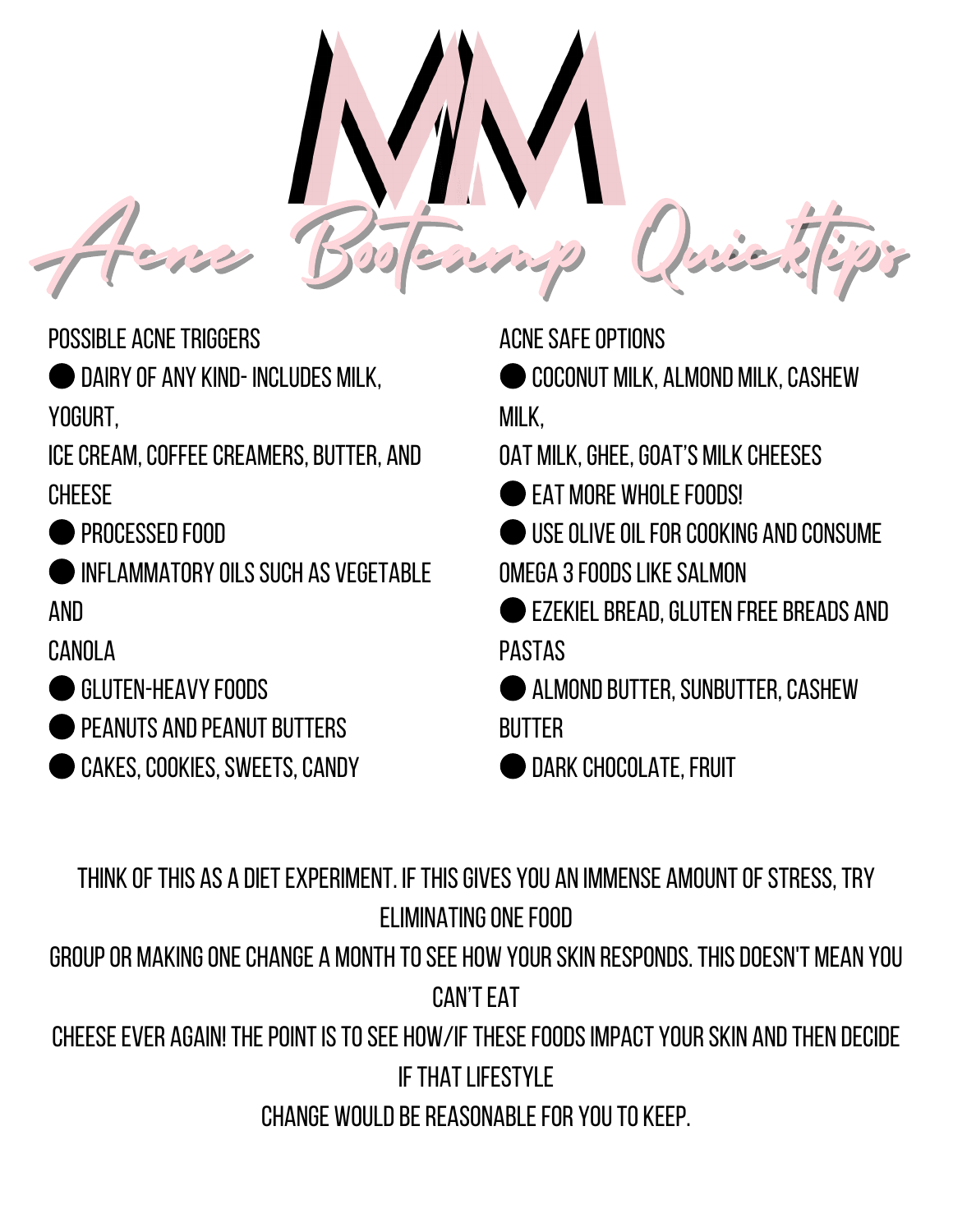



**STARBUCKS SWAPS** 

ONE COMMON ACNE TRIGGER COULD BE DAIRY PRODUCTS. TRY MAKING THIS quick swapto your morningcoffee.

INSTEAD OF THIS...TRY THIS!

- ICED CARAMEL MACCHIATO... ICED BROWN SUGAR OAT MILK SHAKEN ESPRESSO (LINDSEY'S FAVORITE)
- Hotchailatte…chailatte with almond milk (jackie'sfavorite)
- Iced matcha green tea latte…iced matcha green tea latte with coconut milk (Elizabeth'sfavorite)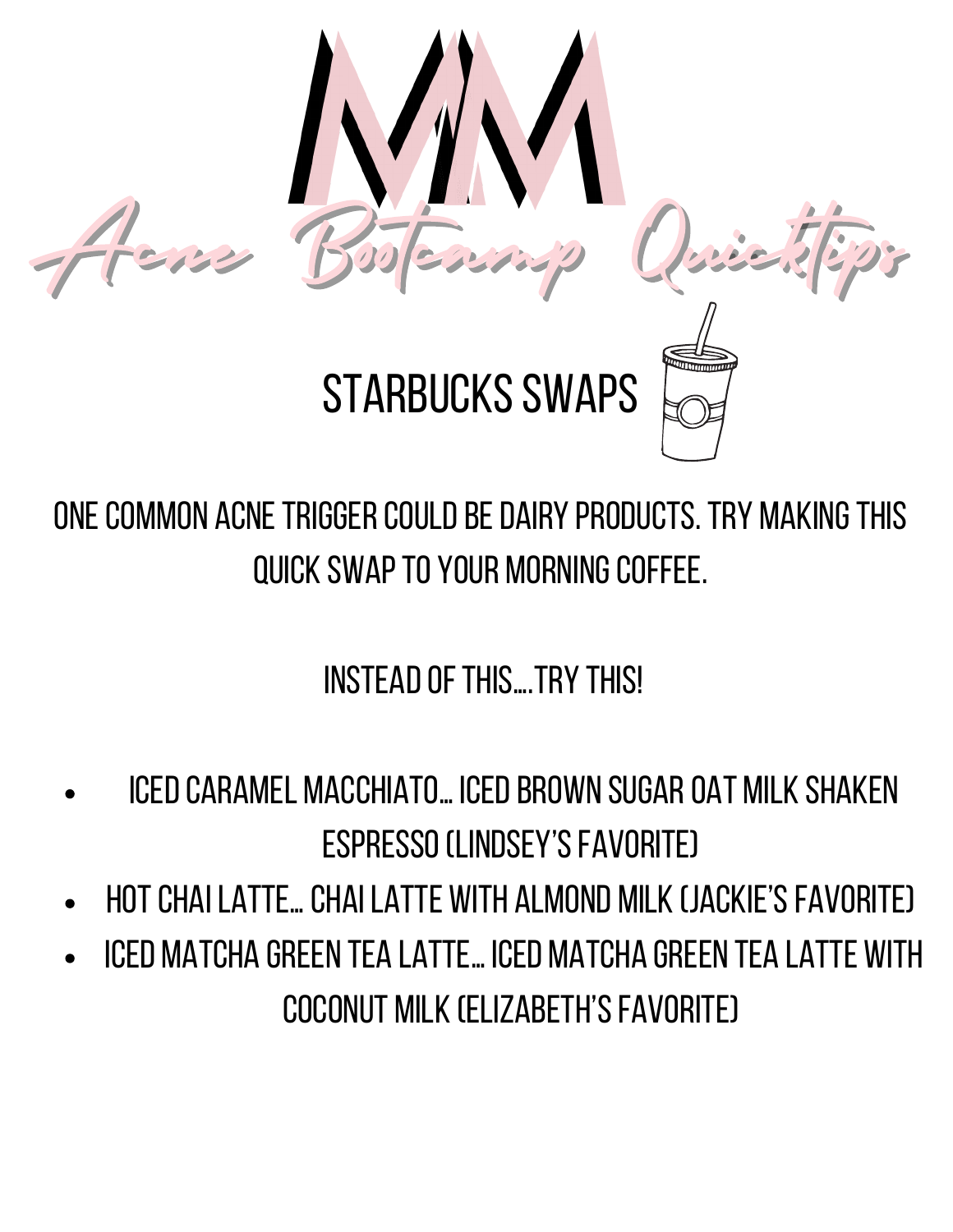

### ACNE SAFE BREAKFAST OPTION-SAUTEED PEPPERS AND ONIONS WITH 2 EGGS ANY STYLE, SERVED WITH EZEKIEL **BREAD TOAST**

SAUTÉ 1 CHOPPED PEPPER AND 1/2 CHOPPED ONION IN SMALL PAN WITH 1 TBSP EVOO UNTIL WILTY. COOK 2 EGGS RIGHT ON TOP, OR HOWEVER YOU LIKE. SERVE WITH 2 SLICES TOASTED EZEKIEL BREAD. ADD AVOCADO ON TOP, SALT AND PEPPER TO TASTE, AND SQUEEZE OF FRESH LEMON OVER THE TOAST.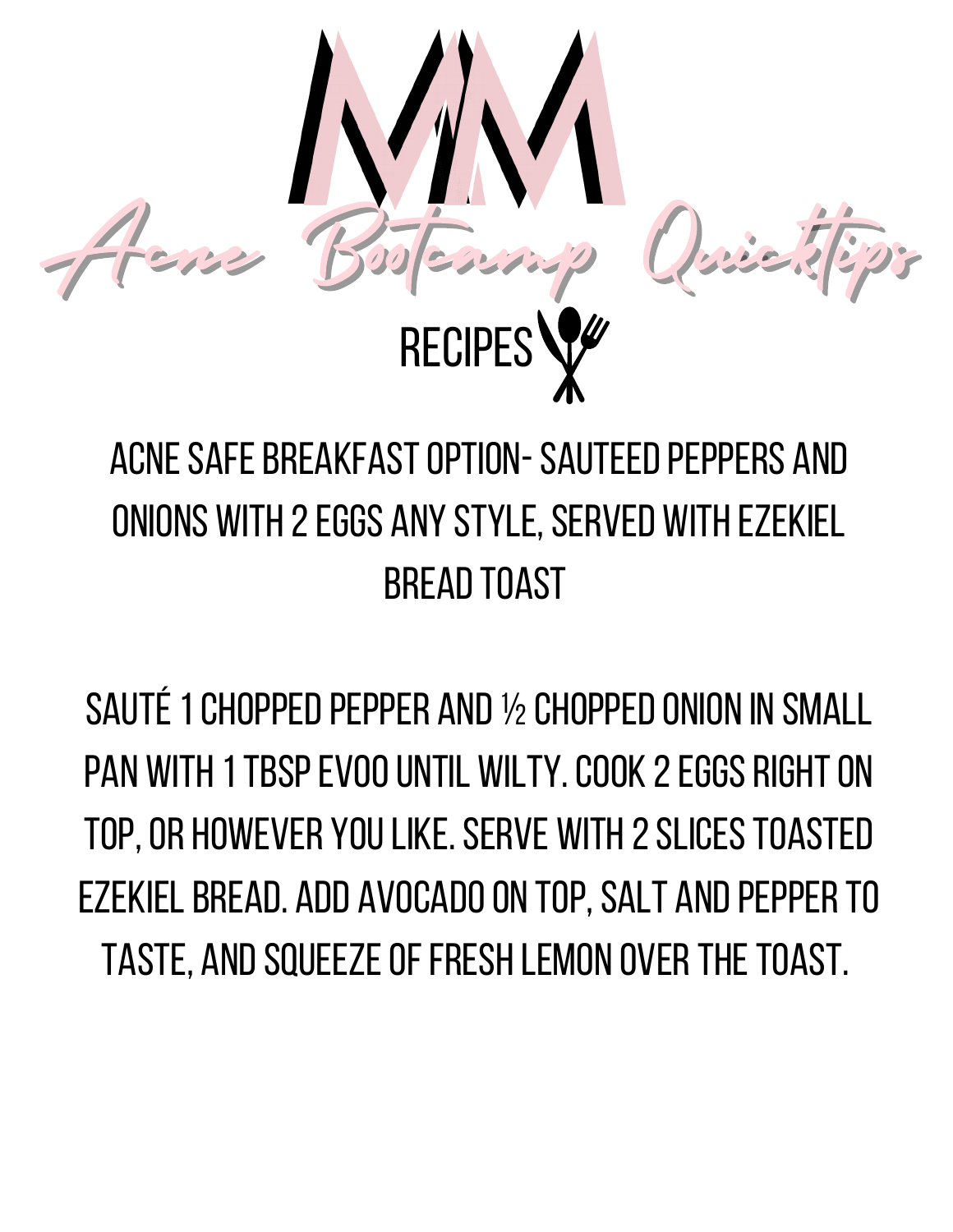Acne Bootcamp Quicktips

#### Acnesafelunch option-Chicken tacobowls

Ingredients: 3-4 ORGANIC CHICKEN BREASTS 1 CAN CORN, DRAINED 1 CAN BLACK BEANS, DRAINED 1 PINT CHICKEN BROTH SALSA OF YOUR CHOICE BROWN OR JASMINE RICE Fresh choppedcilantroforgarnish RIPE AVOCADO FOR GARNISH PLACE CHICKEN BROTH, CHICKEN BREASTS, CORN, AND BEANS IN A SLOW COOKER. COOK HIGH 4 HOURS OR LOW 6-8 HOURS. SERVE BOWLS OF RICE TOPPED WITH THE CHICKEN, BEANS, CORN, AVOCADO, SALSA, AND CILANTRO.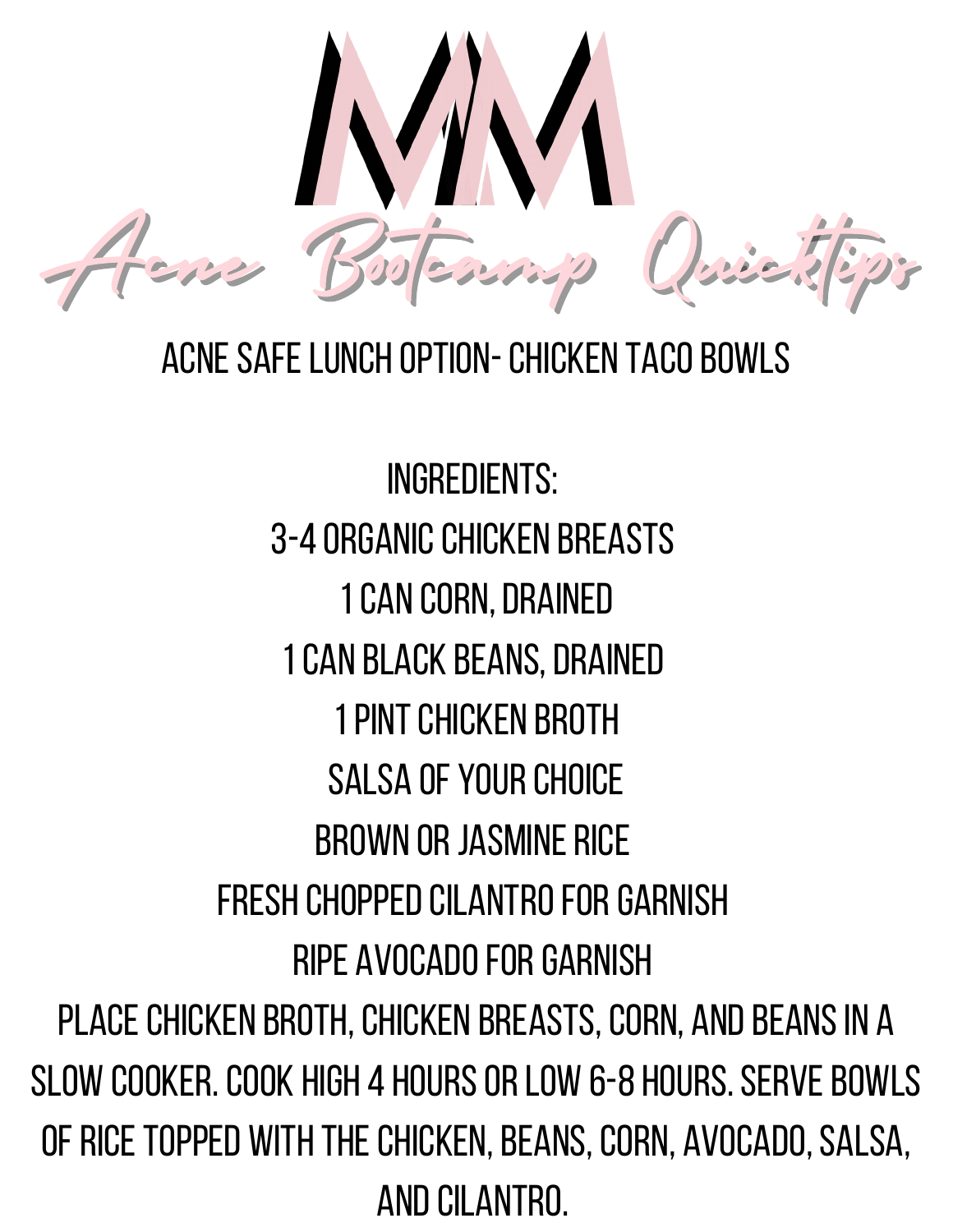

Ingredients: 1 I B ATI ANTIC WILD SALMON 1 HEAD OF BROCCOLL LOAF OF RUSTIC BREAD 2orangesor6 mandarin oranges FETA CHEESE FROM GOAT'S OR SHEEP'S MILK (TZATIKI'S BRAND) 1cupfresh herbslikedillorcilantro EVOO MINCED GARLIC SALT AND PEPPER

PREHEAT BROILER TO HIGH. TOSS CHOPPED BROCCOLI AND ORANGE SLICES WITH 3 TBSP EVOO, 1TSP MINCED GARLIC AND ½ TSP SALT. SPREAD MIXTURE IN A SINGLE LAYER SHEET PAN. BROIL FOR 4 MINS. THEN PUSH TO ONE SIDE OF THE PAN, AND ADD FISH TO OTHER SIDE. SALT AND pepper over all and drizzle EVOO ONTO FISH. PLACE BREAD SLICES OVER EVERYTHING AFTER TOSSING BREAD WITH 3TBSP EVOO, 1 TSP MINCED GARLIC, AND SALT. BROIL 5 MINUTES. SERVE WITH FETA, HERBS, AND A DRIZZLE OF OIL.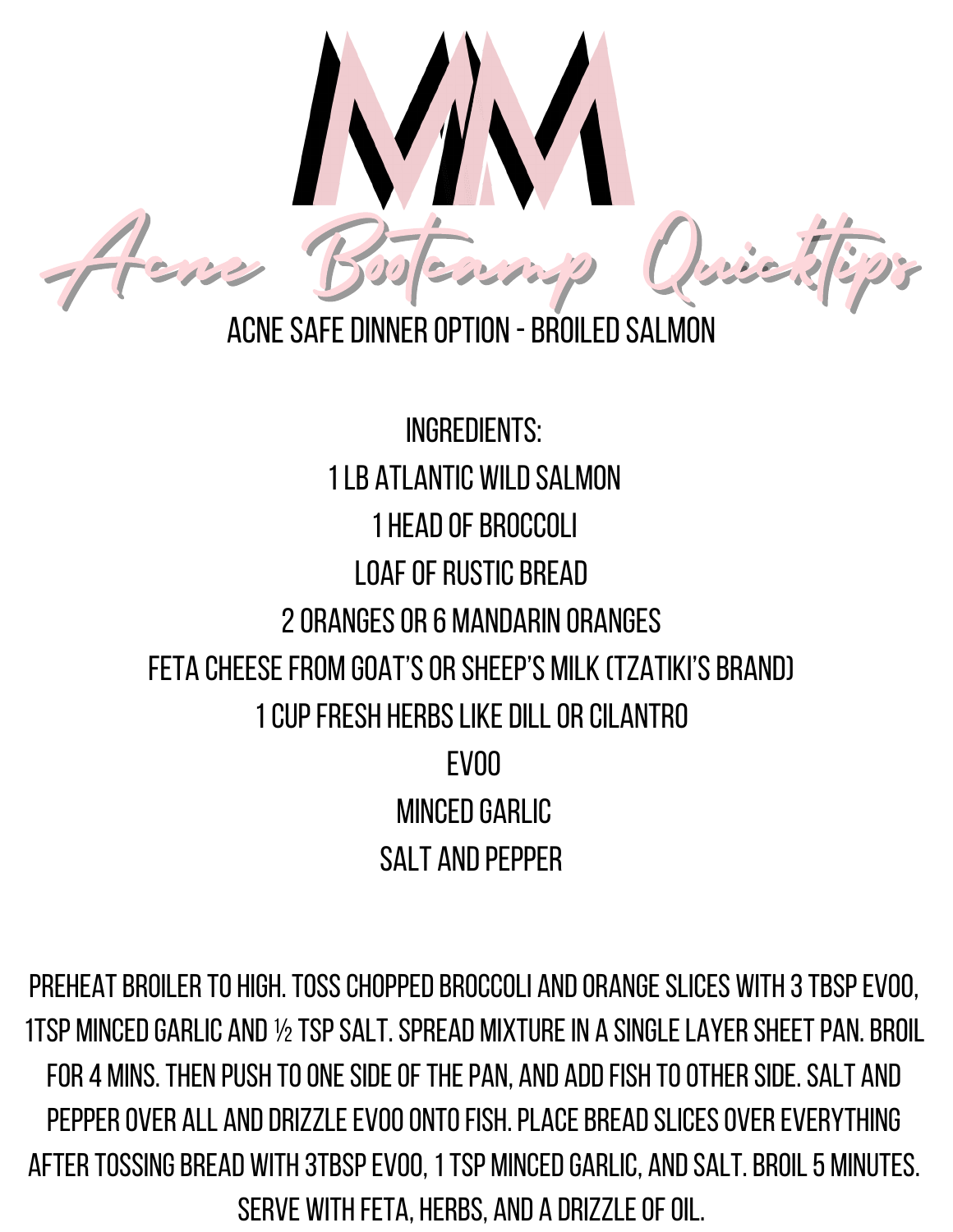

#### WHY ARE THESE IMPORTANT? PROBIOTICS ARE FOOD OR SUPPLEMENTS WE CAN EAT TO HELP CLEAR acne.

#### STUDIES SHOW THAT PEOPLE WITHOUT ACNE HAVE A MORE DIVERSE **PROFILE OF BACTERIA ON THEIR SKIN!**

EATING PROBIOTIC RICH FOODS DAILY CAN HELP YOU BRING IN MORE "good"bacteria into yourcells andonto yourskin.

EXAMPLES: KOMBUCHA, YOGURT, SAUERKRAUT, KIMCHI, KEFIR, PICKLES, MISO. MAKE SURE THE LABEL SAYS "LIVE ACTIVE CULTURES" ON STORE BOUGHT ITEMS TO REAP THE BENEFITS.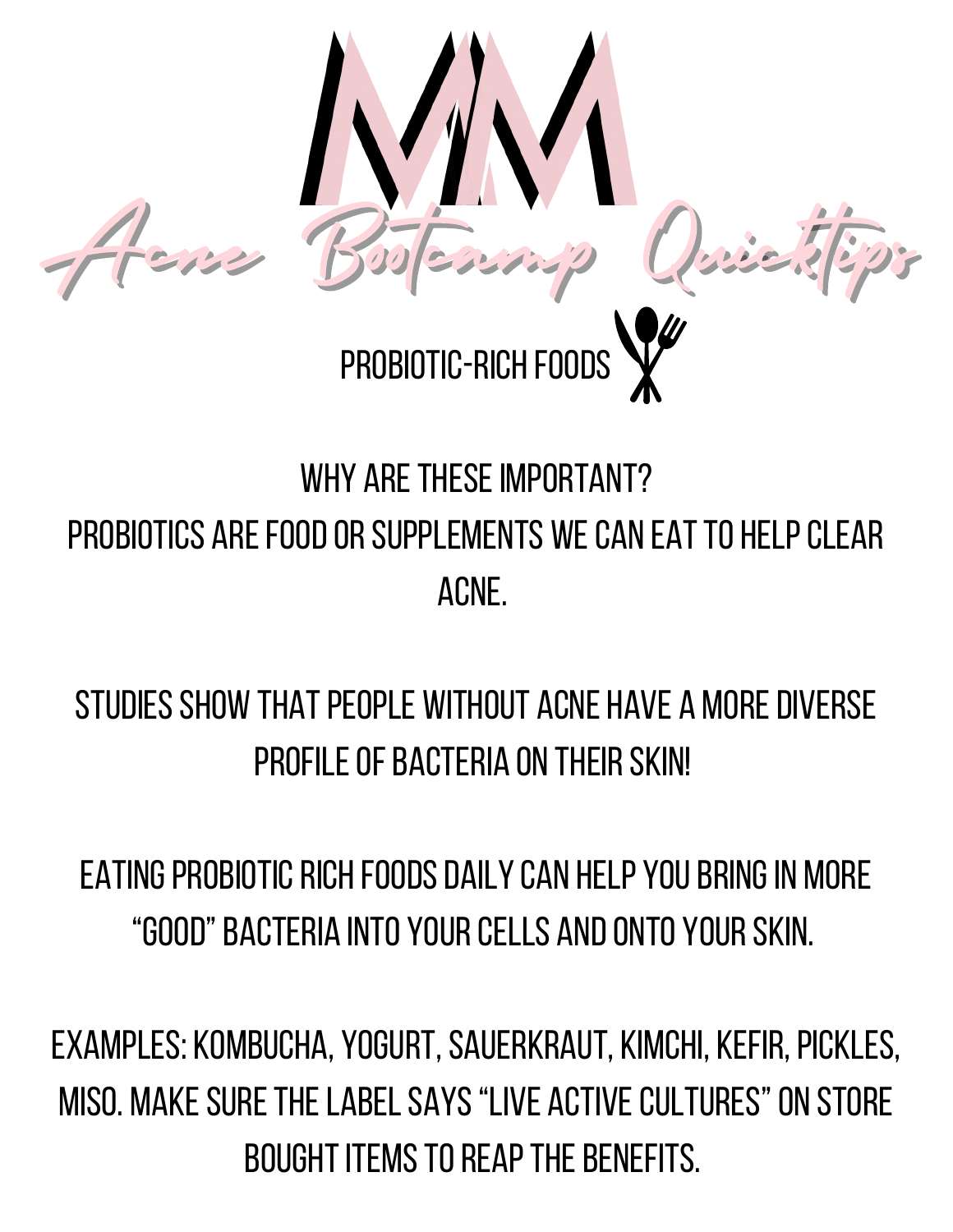

SPOTLIGHT ON HYALURONIC ACID SERUM

The HA serum from Modern Medis noncomedogenic(it will not CLOG YOUR PORES). THIS PRODUCT IS INCLUDED IN THE ACNF ROOTCAMP becausetheskin needs hydration when treating acne!The hyaluronic acid moleculecan holdupto1000x it's weightin **WATFR!** 

THIS PRODUCT IS ESSENTIAL IN ANY ROUTINE, BUT ESPECIALLY WHEN THE SKIN BARRIFR COULD BE COMPROMISED AS WITH CHEMICAL PEELS AND acidslikesalicylic acidbeingincorporatedintotheskin care routine.